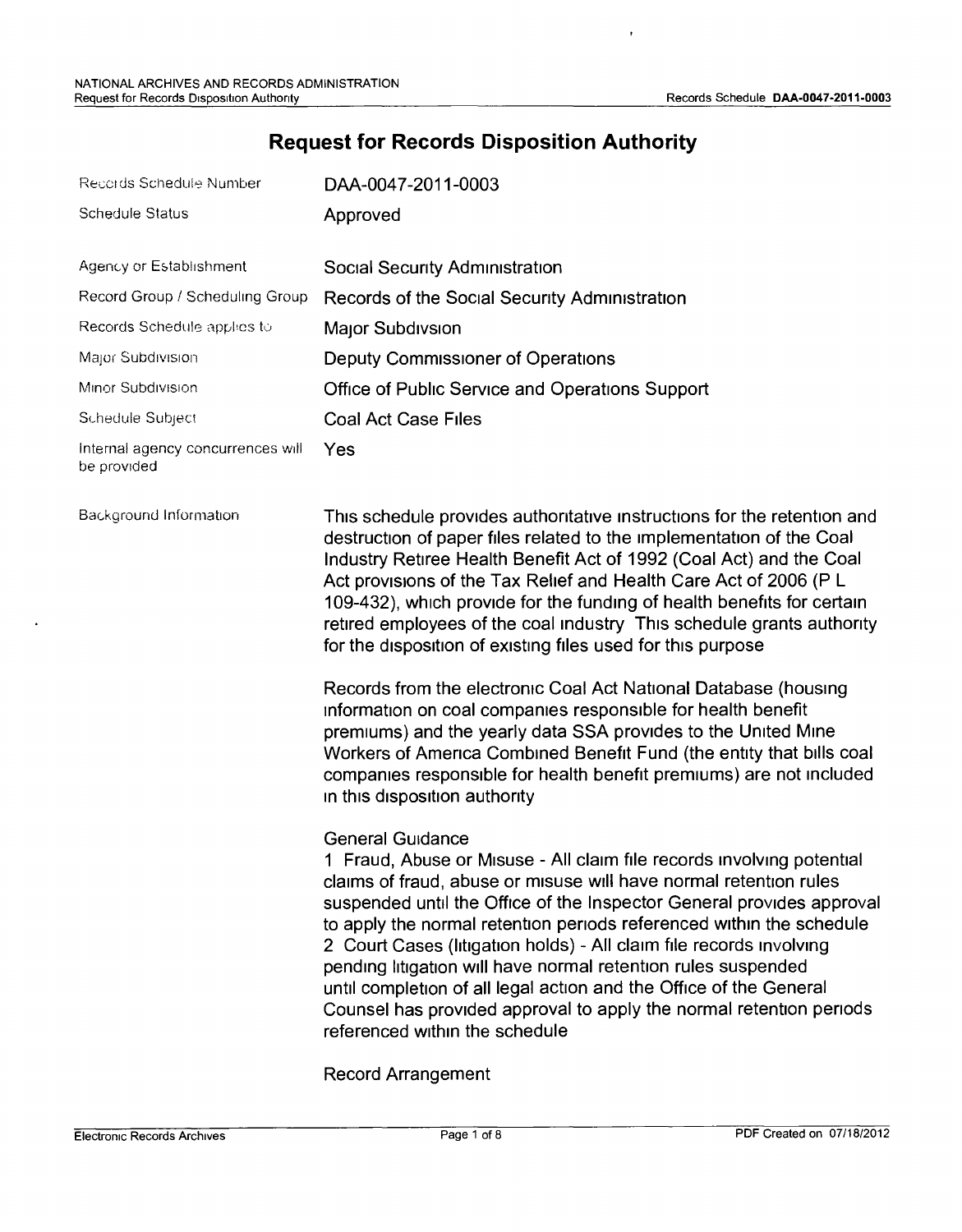**The files noted are stored at the Southeastern Program Service Center (SEPSC) and the records are retained as follows 1 Twelve (12) file cabinets With administrative** rnatenal **filed by numerous titles** Thrs **administrative** rnatenal **Includes copies of coal miner assignment** decisions, **background** provided **by coal companies, information on which companies were stili In business and court records 2** Seventy-six **(76) boxes of Cohorts to Eastern files, filed by Employer Identification Number (EIN), Program Service Center Assignment Round 3** Seventy-rime **(79) additional file cabinets of Coal Act Files With the following sequences 56 cabinets of miner files, filed by SSN, 21 cabinets of company files, filed by EIN, and 2 cabinets of administrative files, filed by title**

#### Item **Count**

| Number of Total Disposition | l Number of Permanent. | Number of Temporary   | Number of Withdrawn |
|-----------------------------|------------------------|-----------------------|---------------------|
| <b>Items</b>                | ⊑Disposition Items⊺    | l Disposition Items . | Disposition Items   |
|                             |                        |                       |                     |

GAO Approval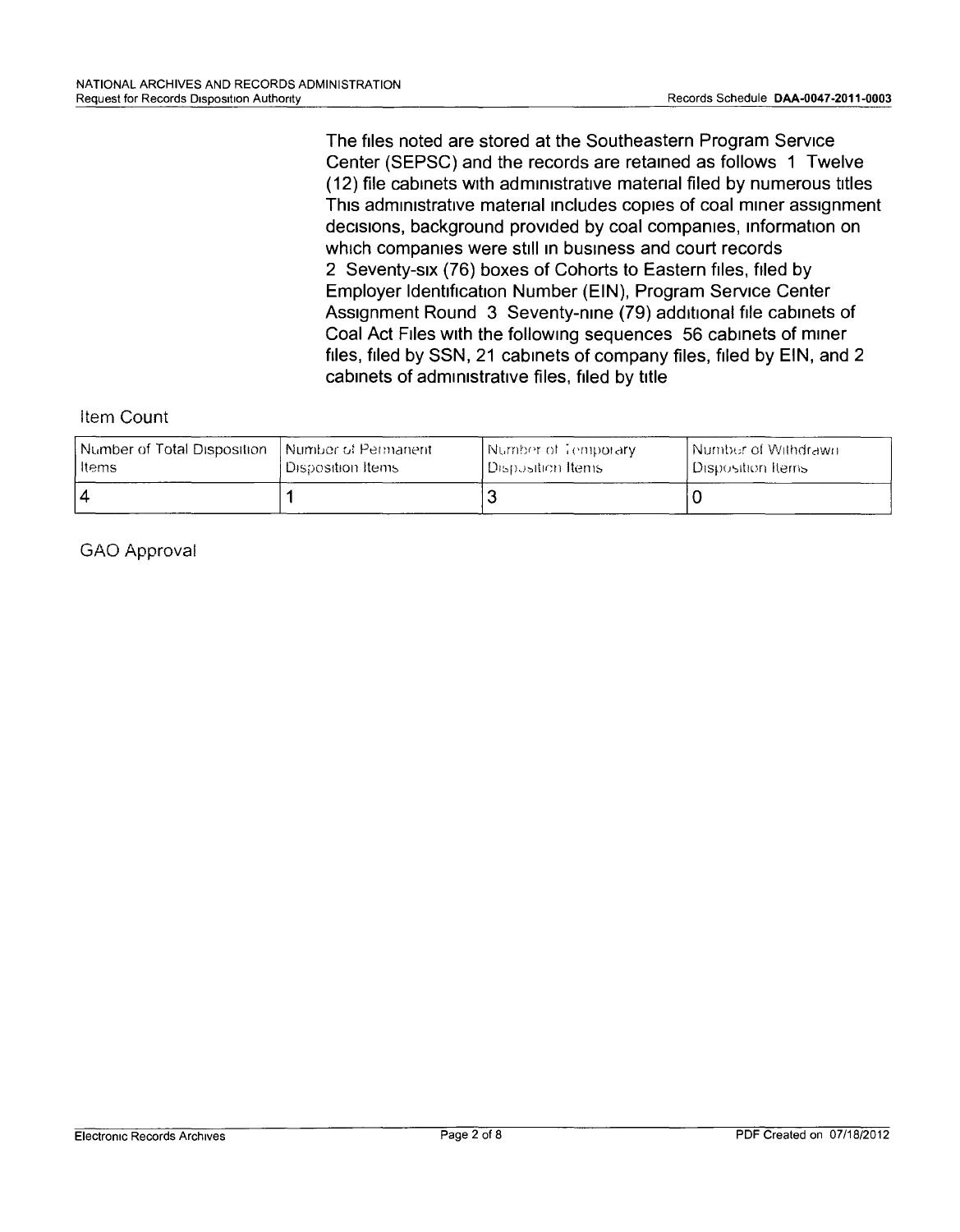#### Outline of Records Schedule Items for DAA-0047-2011-0003

| Sequence Number |                                                                                                                                     |
|-----------------|-------------------------------------------------------------------------------------------------------------------------------------|
|                 | <b>Coal Act Case Files</b>                                                                                                          |
| 11              | <b>Files Created Due to Litigation</b>                                                                                              |
| 111             | <b>Cohort to Eastern Files</b><br>Disposition Authority Number DAA-0047-2011-0003-0001                                              |
| 112             | <b>Coal Act Files</b><br>Disposition Authority Number DAA-0047-2011-0003-0002                                                       |
| 12              | Files Created Due to SSA's Assignment and Reassignment Decisions for Emplo<br>yers of Miners Impacted by the Coal Act Legislation   |
| 1121            | Administrative Material Related to Program Implementaion and Administration<br>Disposition Authority Number DAA-0047-2011-0003-0003 |
| 122             | <b>Other Administrative Material</b><br>Disposition Authority Number DAA-0047-2011-0003-0006                                        |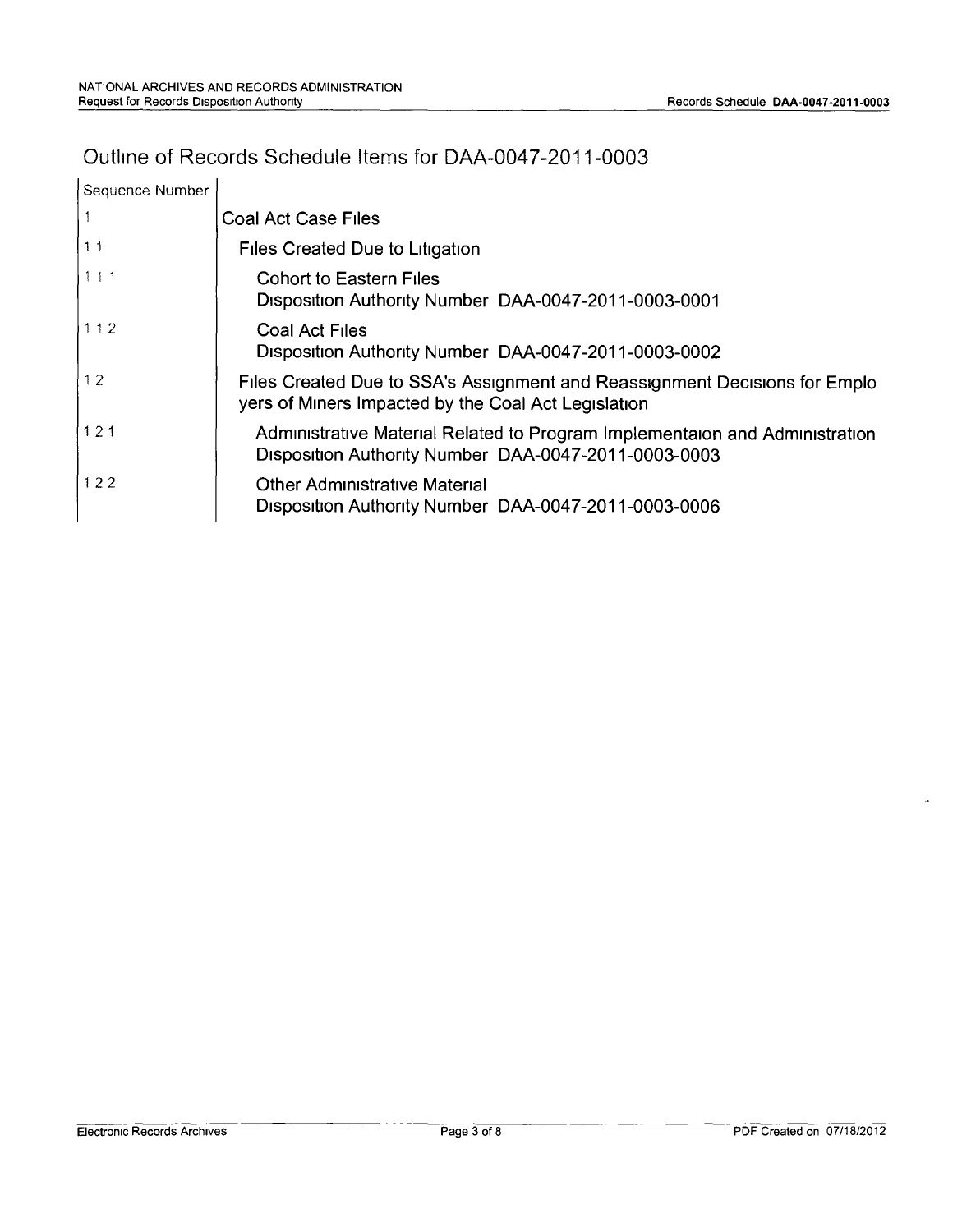### Records Schedule Items

| Sequence Nun-ber       |                                                                                                                                                                                                                                                                                                                                                                      |                                                                     |  |
|------------------------|----------------------------------------------------------------------------------------------------------------------------------------------------------------------------------------------------------------------------------------------------------------------------------------------------------------------------------------------------------------------|---------------------------------------------------------------------|--|
|                        |                                                                                                                                                                                                                                                                                                                                                                      |                                                                     |  |
| $\mathfrak i$          | <b>Coal Act Case Files</b>                                                                                                                                                                                                                                                                                                                                           |                                                                     |  |
| $\sigma = \frac{2}{3}$ | Files Created Due to Litigation<br>Files created due to the litigation involving the Coal Act, including, but not limited<br>to, court briefings, responses to discovery, and administrative records                                                                                                                                                                 |                                                                     |  |
| 111                    | <b>Cohort to Eastern Files</b>                                                                                                                                                                                                                                                                                                                                       |                                                                     |  |
|                        | Disposition Autoority Number                                                                                                                                                                                                                                                                                                                                         | DAA-0047-2011-0003-0001                                             |  |
|                        | Files related to companies involved in the Eastern Enterprises v Apfel, 524 U S<br>498 (1998) litigation This includes 76 boxes of "evidence," specifically related to<br>those miners who were unassigned by SSA due to litigation These records are<br>filed by miner SSN and company EIN, and are primarily copies of the SSA-1826<br>form, Statement of Earnings |                                                                     |  |
|                        | <b>Final Disposition</b>                                                                                                                                                                                                                                                                                                                                             | Temporary                                                           |  |
|                        | Item Status                                                                                                                                                                                                                                                                                                                                                          | Active                                                              |  |
|                        | Is this item media neurral?                                                                                                                                                                                                                                                                                                                                          | Yes                                                                 |  |
|                        | Do any of the lacads covered<br>by this dem annul view it in<br>clectronic formatis) other friarile<br>mail and word processing?                                                                                                                                                                                                                                     | <b>No</b>                                                           |  |
|                        | Disposition Instruction                                                                                                                                                                                                                                                                                                                                              |                                                                     |  |
|                        | Cutoff Instruction                                                                                                                                                                                                                                                                                                                                                   | Cutoff files 1 year after the final court decision on the<br>matter |  |
|                        | Peteraturi Period                                                                                                                                                                                                                                                                                                                                                    | Destroy 10 year(s) after cutoff                                     |  |
|                        | Additional Information                                                                                                                                                                                                                                                                                                                                               |                                                                     |  |
|                        | CAC Approval                                                                                                                                                                                                                                                                                                                                                         | Not Required                                                        |  |
| 112                    | <b>Coal Act Files</b>                                                                                                                                                                                                                                                                                                                                                |                                                                     |  |
|                        | Disposition Authority N impur-                                                                                                                                                                                                                                                                                                                                       | DAA-0047-2011-0003-0002                                             |  |
|                        | This includes 76 boxes of material relative to miners who were successfully<br>assigned by SSA under the Coal Act The records are filed by miner SSN and<br>company EIN, and are copies of the SSA-1826 form, Statement of Earnings                                                                                                                                  |                                                                     |  |
|                        | Final Draposition                                                                                                                                                                                                                                                                                                                                                    | Temporary                                                           |  |
|                        | Item Status                                                                                                                                                                                                                                                                                                                                                          | Active                                                              |  |
|                        | is this dem media no itrat?                                                                                                                                                                                                                                                                                                                                          | <b>Yes</b>                                                          |  |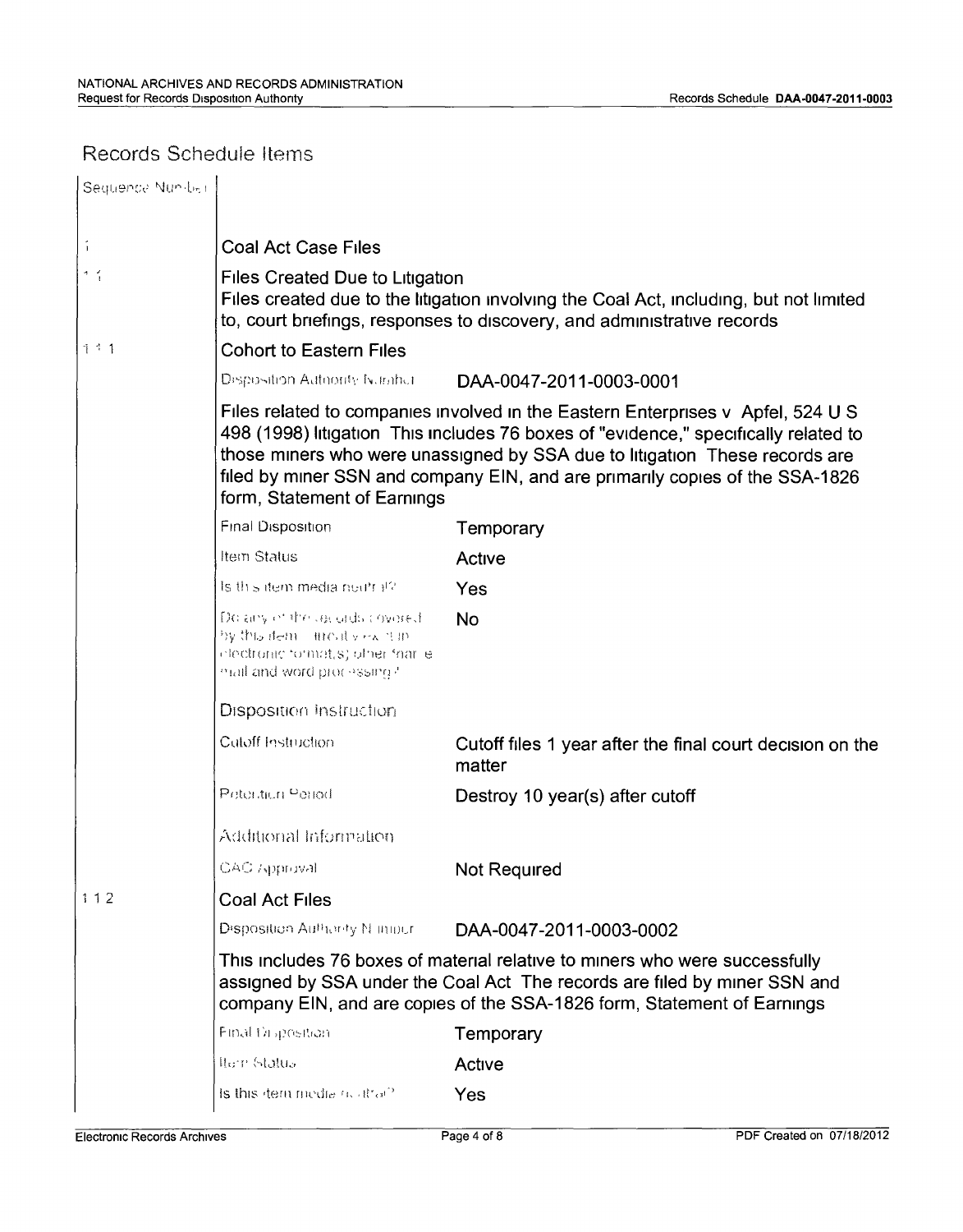|     | Do any of the records covered<br>by this item currently exist in<br>electronic format(s) other than e-<br>mail and word processing?                                                                                                                                                                                                                                                                                                                                                  | No                                                                                                                                                                                                                        |  |
|-----|--------------------------------------------------------------------------------------------------------------------------------------------------------------------------------------------------------------------------------------------------------------------------------------------------------------------------------------------------------------------------------------------------------------------------------------------------------------------------------------|---------------------------------------------------------------------------------------------------------------------------------------------------------------------------------------------------------------------------|--|
|     | <b>Disposition Instruction</b>                                                                                                                                                                                                                                                                                                                                                                                                                                                       |                                                                                                                                                                                                                           |  |
|     | Cutoff Instruction                                                                                                                                                                                                                                                                                                                                                                                                                                                                   | Cutoff files 1 year after the final court decision on the<br>matter                                                                                                                                                       |  |
|     | <b>Retention Period</b>                                                                                                                                                                                                                                                                                                                                                                                                                                                              | Destroy 10 year(s) after the cutoff                                                                                                                                                                                       |  |
|     | Additional Information                                                                                                                                                                                                                                                                                                                                                                                                                                                               |                                                                                                                                                                                                                           |  |
|     | <b>GAO Approval</b>                                                                                                                                                                                                                                                                                                                                                                                                                                                                  | Not Required                                                                                                                                                                                                              |  |
| 12  | files (filed by title)                                                                                                                                                                                                                                                                                                                                                                                                                                                               | Files Created Due to SSA's Assignment and Reassignment Decisions for<br>Employers of Miners Impacted by the Coal Act Legislation<br>Includes miner files (filed by SSN), company files (filed by EIN), and administrative |  |
| 121 |                                                                                                                                                                                                                                                                                                                                                                                                                                                                                      | Administrative Material Related to Program Implementaion and Administration                                                                                                                                               |  |
|     | <b>Disposition Authority Number</b>                                                                                                                                                                                                                                                                                                                                                                                                                                                  | DAA-0047-2011-0003-0003                                                                                                                                                                                                   |  |
|     | Includes a multitude of topics related to the implementation of the program, such<br>as indexes to the records, training material, procedures, sample forms, status<br>reports, policy memos, and correspondence Correspondence includes both<br>internal and external (for example, with the United Coal Miners Association) Also<br>included are several folders of "historical material," which included background<br>information on the program, Coal Act, and various lawsuits |                                                                                                                                                                                                                           |  |
|     | Final Disposition                                                                                                                                                                                                                                                                                                                                                                                                                                                                    | Permanent                                                                                                                                                                                                                 |  |
|     | Item Status                                                                                                                                                                                                                                                                                                                                                                                                                                                                          | Active                                                                                                                                                                                                                    |  |
|     | Is this item media neutral?                                                                                                                                                                                                                                                                                                                                                                                                                                                          | Yes                                                                                                                                                                                                                       |  |
|     | Do any of the records covered<br>by this item currently exist in<br>electronic format(s) other than e-<br>mail and word processing?                                                                                                                                                                                                                                                                                                                                                  | No                                                                                                                                                                                                                        |  |
|     | <b>Disposition Instruction</b>                                                                                                                                                                                                                                                                                                                                                                                                                                                       |                                                                                                                                                                                                                           |  |
|     | Cutoff Instruction                                                                                                                                                                                                                                                                                                                                                                                                                                                                   | Cut off after all litigation is complete                                                                                                                                                                                  |  |
|     | <b>Transfer to the National Archives</b><br>for Accessioning                                                                                                                                                                                                                                                                                                                                                                                                                         | Transfer to the National Archives 15 year(s) after<br>cutoff                                                                                                                                                              |  |
|     | Additional Information                                                                                                                                                                                                                                                                                                                                                                                                                                                               |                                                                                                                                                                                                                           |  |
|     | What will be the date span of the<br>initial transfer of records to the<br>National Archives?                                                                                                                                                                                                                                                                                                                                                                                        | Unknown<br>Unknown This will be a one time transfer                                                                                                                                                                       |  |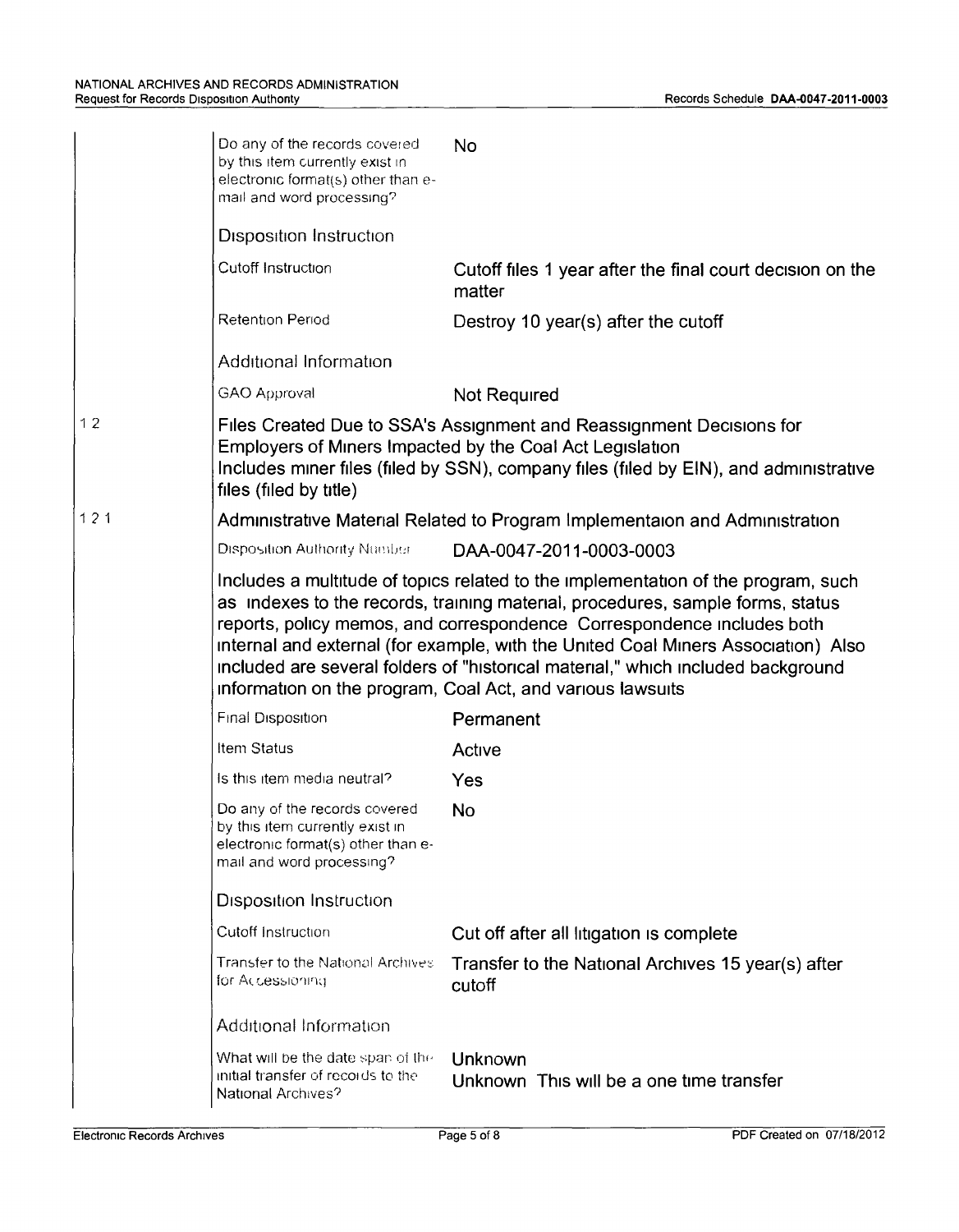|     | How frequently will your agency<br>transfer these records to the<br>National Archives?                                                                                                                  | Unknown<br>This is a one time transfer, as these records are no<br>longer being created All litigation has ceased, and<br>SSA's responsibility under the Coal Act is, for the<br>most part, complete |  |  |
|-----|---------------------------------------------------------------------------------------------------------------------------------------------------------------------------------------------------------|------------------------------------------------------------------------------------------------------------------------------------------------------------------------------------------------------|--|--|
| 122 | <b>Other Administrative Material</b>                                                                                                                                                                    |                                                                                                                                                                                                      |  |  |
|     | <b>Disposition Authority Number</b>                                                                                                                                                                     | DAA-0047-2011-0003-0006                                                                                                                                                                              |  |  |
|     | Other administative topics, including additional miner files and company files, not<br>covered in other items within this schedule, but related to the implementation and<br>operations of the Coal Act |                                                                                                                                                                                                      |  |  |
|     | <b>Final Disposition</b>                                                                                                                                                                                | Temporary                                                                                                                                                                                            |  |  |
|     | Item Status                                                                                                                                                                                             | Active                                                                                                                                                                                               |  |  |
|     | Is this item media neutral?                                                                                                                                                                             | Yes                                                                                                                                                                                                  |  |  |
|     | Do any of the records covered<br>by this item currently exist in<br>electronic format(s) other than e-<br>mail and word processing?                                                                     | <b>No</b>                                                                                                                                                                                            |  |  |
|     | <b>Disposition Instruction</b>                                                                                                                                                                          |                                                                                                                                                                                                      |  |  |
|     | Cutoff Instruction                                                                                                                                                                                      | Cut off files at the end of the calendar year in which<br>they were created                                                                                                                          |  |  |
|     | <b>Retention Period</b>                                                                                                                                                                                 | Destroy 2 year(s) after cutoff or when end of Agency<br>business use occurs, whichever is later                                                                                                      |  |  |
|     | Additional Information                                                                                                                                                                                  |                                                                                                                                                                                                      |  |  |
|     | <b>GAO Approval</b>                                                                                                                                                                                     | Not Required                                                                                                                                                                                         |  |  |